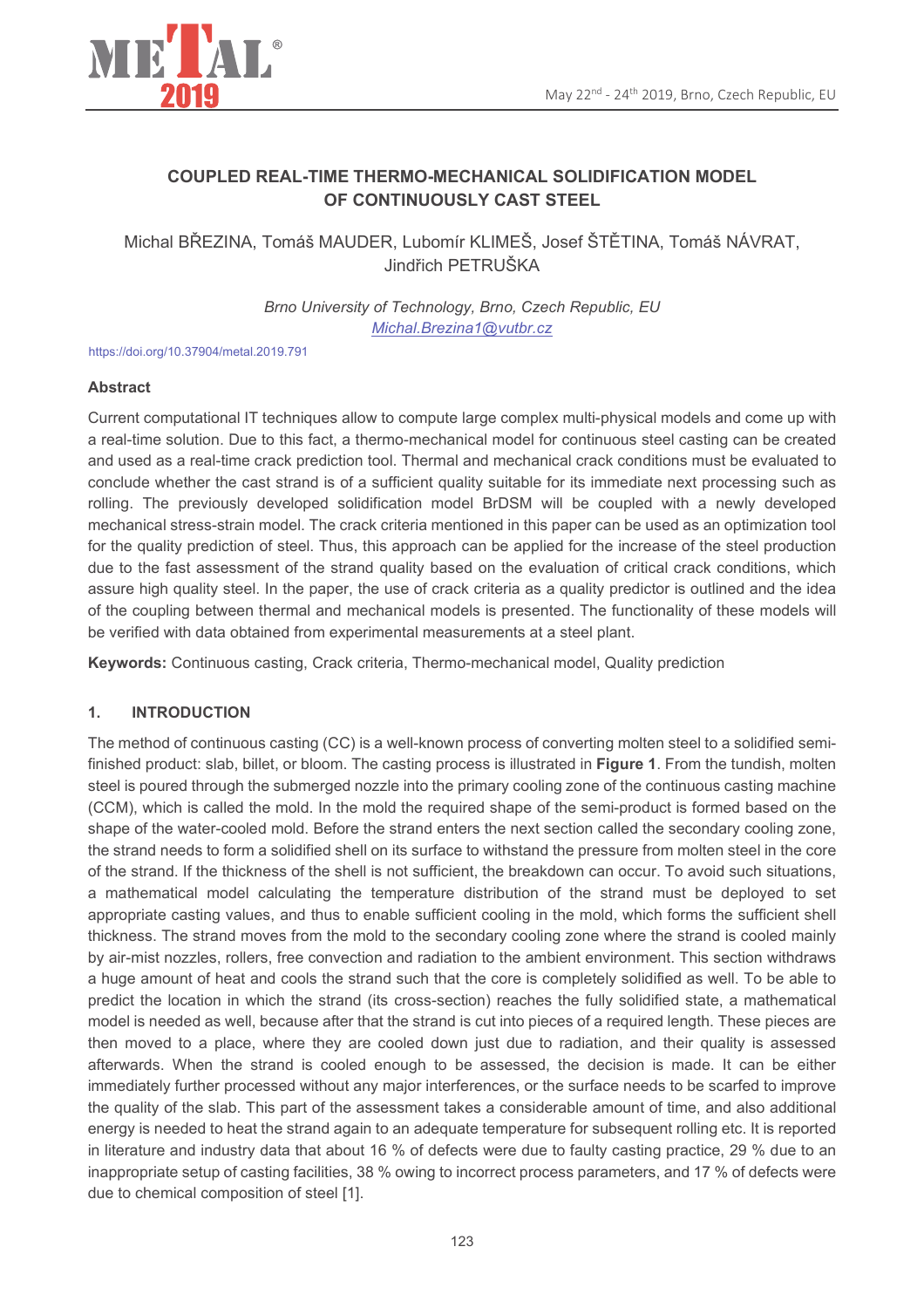



Figure 1 The CCM with depicted mechanical stresses during bending and straightening. 1 - tundish; 2 - mold: 3 - water-air nozzle: 4 - cooling circuit: 5 - roller [2]

Therefore, the power of the coupled real-time thermo-mechanical solidification model can take its place. It is known that the steel of a defined chemical composition is prone to cracking under certain circumstances. The idea is to utilize modern computational techniques, which can allow for the computation of complex multiphysical models on a very fine computational domain, and to use this advantage to assess if the product is or is not of a good quality without waiting until it cools down. To be able to predict the quality of the currently cast strand, the previously developed solidification model BrDSM must be re-implemented into the coupled thermo-mechanical model. The BrDSM model can predict the quality based on the temperature distribution only. But this approach is not sufficient and mechanical properties, which affect the strand, have to be considered as well. Once the thermo-mechanical model is created, it can be used to evaluate the so-called crack criteria. These criteria give information about the casting conditions, which affect the quality. Most cracks are transversal, longitudinal, and star cracks. The paper presented by Kulkarni and Babu [1] is the cornerstone of this work. They proposed 17 crack criteria, which give information about the quality of the strand. If the critical conditions are reached, it can be with a certain probability concluded whether the slab contains some defect or not. However, a problem is related with coefficients included in these criteria. Their model was designed for a specific CCM and these criteria are not applicable to any other CCM. The effort is to optimize these criteria to meet the quality casting of specific CCMs. In this paper the idea of this prediction/regulation system is outlined.

### $2<sub>1</sub>$ **THERMO-MECHANICAL MODEL**

The mathematical formulation of heat transfer and solidification to the temperature distribution and the solid shell profile prediction is based on the governing equation of transient heat conduction, often called the Fourier-Kirchhoff equation [3]. In 3D the heat transfer equation reads

$$
\frac{\partial(\rho h)}{\partial t} + v \frac{\partial(\rho h)}{\partial z} = \nabla \cdot \left[ k_{eff}(T) \nabla T \right] \tag{1}
$$

where  $k_{eff}$  is the effective thermal conductivity (W m<sup>-1</sup> K<sup>-1</sup>),  $\rho$  is the density (kg m<sup>-3</sup>) T is the temperature (K), h is the enthalpy (J kg<sup>-1</sup>), t is the time (s), v is the casting speed (m s<sup>-1</sup>) and z is the direction of casting (m).

The enthalpy can be expressed as follows [3]:

$$
h = \int_0^T \left( c_p - \Delta H \frac{\partial f_s}{\partial \xi} \right) d\xi \tag{2}
$$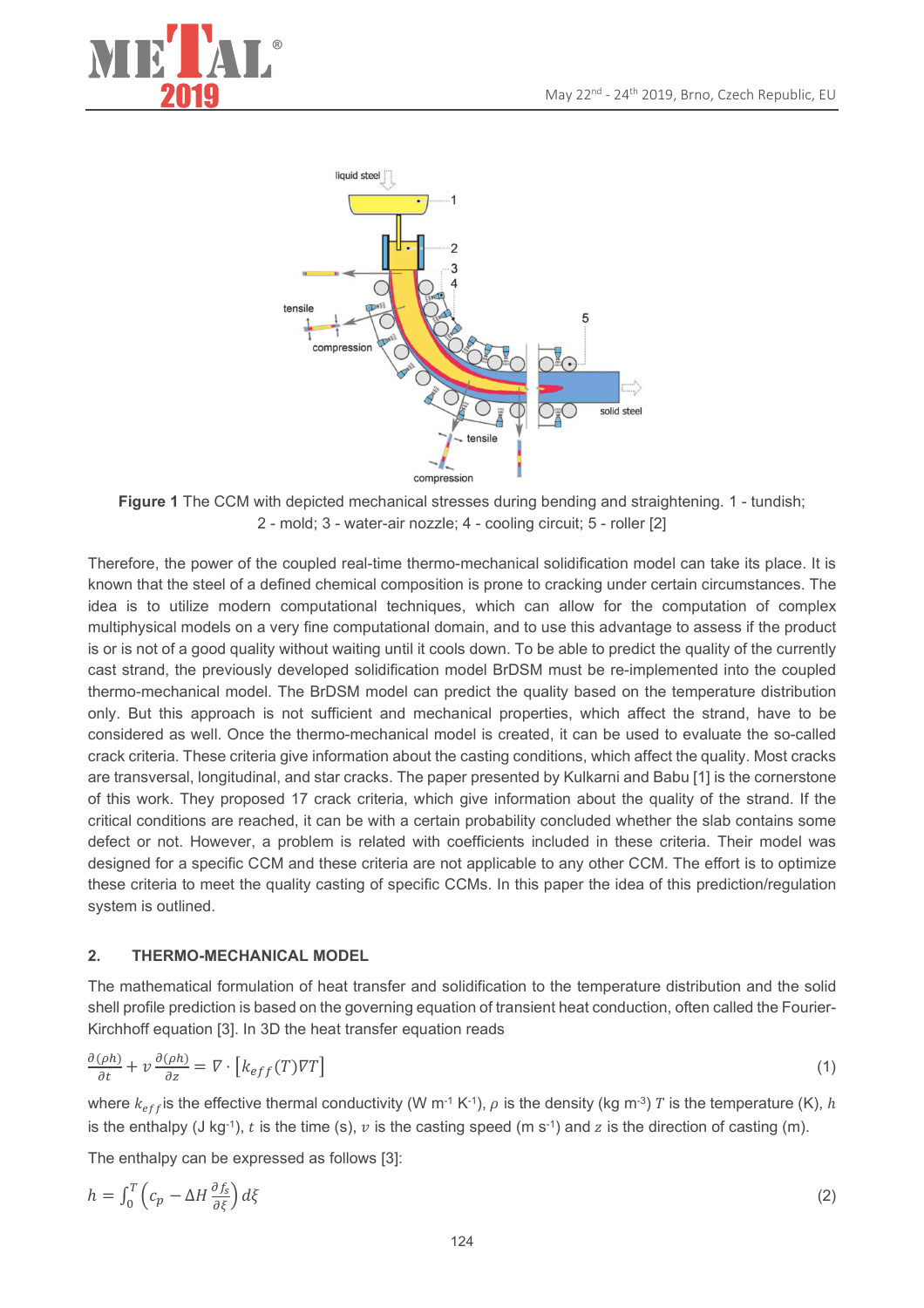

where  $\Delta H$  is the amount of latent heat (J kg<sup>-1</sup>),  $c_p$  is the specific heat capacity (J kg<sup>-1</sup> K<sup>-1</sup>) and  $f_s$  is the solid fraction (-). In order to define a well-posed problem, initial and boundary conditions must be provided. The boundary conditions include the initial strand temperature, heat fluxes to rollers, conditions for forced convection (cooling nozzles) and free convection, and radiation from surfaces of the strand.

While the strand is passing through the caster, it naturally varies its thermophysical properties. To express the relation between the enthalpy and the temperature, the thermophysical properties (density, specific heat, thermal conductivity, contraction, proof stress, shear modulus, etc.) are determined with the use of the solidification analysis package, called the IDS [4] (interdendritic solidification software), which is reliable and practical for the use rather than expensive and time-consuming experimental investigations.

From the mechanical point of view, two different types of the stress are mainly involved in CC: thermal stress and mechanical stress. The thermal stress in the strand is generated by a non-homogenous temperature distribution. Sources of the mechanical stress are mainly the friction in the mold, ferrostatic forces due to the liquid steel core, forces due to rollers, and bending and straightening mills. There are several sources, which give rise to the evolution of mechanical stress in the solidifying strand. These include volumetric changes due to temperature gradients and phase transformations, mechanical loading of the shell from the ferrostatic pressure of the liquid steel, and external loading from support rollers and from the global deformation [5]. In order to describe the complete temperature range of solidification and cooling, a generalized elastoviscoplastic constitutive model [6]

$$
\dot{\varepsilon} = \dot{\varepsilon}^{el} + \dot{\varepsilon}^{vp} + \dot{\varepsilon}^{th} = \frac{1+v}{E}\dot{\sigma} - \frac{v}{E}tr(\dot{\sigma})I + \frac{3}{2\sigma_{eq}}\left[\frac{\sigma_{eq} - \sigma_0}{K\varepsilon_{eq}^n}\right]^{\frac{1}{m}}s + \alpha T I
$$
\n(3)

can be adopted to describe the evolution of stress, strain and strain rate fields. The efficiency of the computational analysis can be improved by additional assumptions concerning the geometry of the solidified body as in case of the axi-symmetry or in case of the generalized plane strain, which reduces six independent components of each tensor in equation (3) to four or even three components [7]. The strain rate tensor  $\dot{\varepsilon}$  is split into the elastic  $\dot{\varepsilon}^{el}$ , viscoplastic  $\dot{\varepsilon}^{vp}$ , and thermal part  $\dot{\varepsilon}^{th}$ . The elastic component in equation (3) is described by the Hooke's law and is related to temperature-dependent material parameters: the Young's modulus  $E$  and the Poisson coefficient  $v$ . The equivalent stress in the viscoplastic part of equation (3) can be expressed as [8]

$$
\sigma_{eq} = \sigma_0 + K \varepsilon_{eq}^n \varepsilon_{eq}^m \tag{4}
$$

where  $\sigma_0$  denotes the static yield stress below which no viscoplastic deformation occurs. The last term in equation (3) describes the thermal strain caused both by temperature-induced volume changes and phase transformations, both related to a temperature-dependent thermal expansion coefficient  $\alpha$ . In case of liquid and mushy states, an effective lowering of the yield stress to almost zero and an appropriate change in the material consistency leads to an extensive shear deformation according to the Newtonian fluid dynamics. Nevertheless, some non-zero yield stress is still kept to avoid numerical difficulty [7]. Other variables in equation (3) are:  $\dot{T}$  denotes the temperature rate, K is the so-called consistency of the material, m is the strain rate sensitivity coefficient,  $I$  is the identity tensor, and  $s$  is the stress deviator defined in [8].

A solution of the above given equations represents a complex problem, especially due to the coupling of the thermo-mechanical phenomena and due to the lack of reliable temperature-dependent material parameters. The analyzed history of stress and strain distributions during the solidification is the basis for the prediction of both the high temperature fracture risk and residual stresses at the end of the process. In order to validate the above described models, the stress state in the solidified strand can be measured by the RESTAN approach, see e.g..

Two-dimensional models are in these days replaced by three-dimensional (3D) models. However, a weak point of these thermal-mechanical models is the computation time (cost), which is much higher than the wall-clock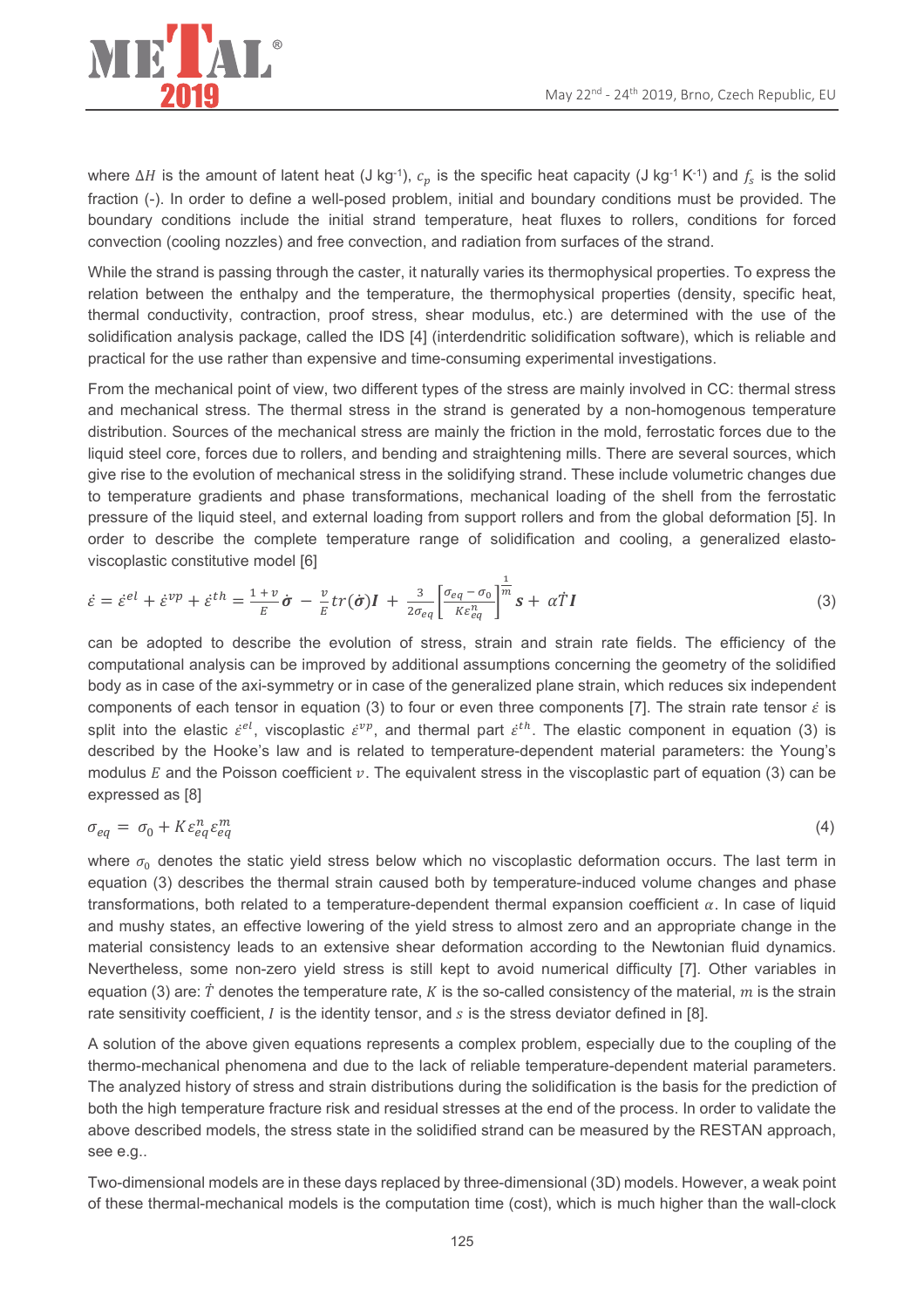

time of the process being simulated. Real-time simulations or even the real-time control of the CC process is therefore beyond the limit and capabilities of such models. The goal is to create a coupled thermal-mechanical model of the solidifying strand including both the liquid and solid phases. The model will be fully 3D, transient, and implemented in a form suitable for the GPU (Graphics Processing Unit) architecture. The GPU approach allows for massive parallel processing and real-time simulations [10]. The developed thermal-mechanical model validated with the use of experimentally gained data can be then used to establish, evaluate, and test thermal-mechanical criteria, which serve for the prediction of crack and defect formation from the distribution of temperature and stresses.

## $3.$ **CRACK CRITERIA**

The crack formation has plaqued the CC method since its inception, and quality issues limit the range of steel grades that a particular caster can cast and produce. Knowledge of the temperature distribution in the strand together with the mechanical strain and stress distribution is required to evaluate the risk of initiation of surface cracks. Usually used criteria and indicators for the crack origin in the solid state are based on local thermos-mechanical variables [5]. The most frequent surface defects are transversal cracks, which are particularly caused by deep oscillation marks followed by the tension generated by bulging, bending, and straightening of the strand. There is also an influence of the thermal stress, which results from an uneven cooling of the strand shell in the secondary cooling zone [1]. Moreover, the origin of cracks caused by bending and straightening processes is influenced by the ductility of steel as well.

In order to obtain a defect free strand, five major properties should be taken into consideration. These include the prediction of the solidus temperature, the zero ductility temperature (ZDT), the liquid impenetrable temperature (LIT), the allowable thermal strain, the critical stress, and the casting speed as the function of the shell thickness at the mold exit. Steel grades with a larger difference between LIT and ZDT have a higher tendency for hot cracking, and thus they have a higher tendency towards defects, such as internal cracking. It is therefore useful to estimate ZDT and LIT, and to predict the crack formation during the casting process. ZDT and LIT mainly depend on the chemical composition. Many models for the crack prediction require stress and strain distributions in the material subjected to mechanical and thermal loads. The further step of the prediction procedure is the selection of a suitable crack criteria, which allows for the identification where and when the crack can occur. However, the selection of a suitable criteria is a difficult task, in which data available for the analysis must be considered.

A number of criteria related to various quality parameters of steel exist. Some criteria are discussed in [1] and those were proposed and used for optimization of free defect casting. One of the criteria is the determination of the maximum allowable stress in the strand shell at the mold exit, preventing the liquid steel in the core to penetrate out in case the thickness of the solid shell is not sufficient

 $\sigma_T = C_1 + C_2$  (wide face dimension) +  $C_3$  (mold length) +  $C_4$  (roll pitch) +  $C_5$  (caster radius) +  $C_6$ (shell thickness) +  $C_7(LIT)$  +  $C_8$ (thermal strain) +  $C_9$ (surface temperature at mold exit) < 0.95  $\sigma_c$  $(5)$ 

where  $\sigma_T$  is the total stress in the strand shell,  $\sigma_c$  is the critical stress for cracking being a function of the chemical composition, and  $C_1$  to  $C_9$  are constants specified in [1]. Another condition, which considers the maximum allowable reheating  $\Delta t_{max}$  of the strand shell behind the spray zone, is evaluated to avoid stresses due to bulging as

$$
\Delta t_{max} = K_1 + K_2(spray \text{ exit shell thickness}) + K_3(solidus \text{ temperature of steel}) + K_4(spray \text{ exit temperature}) < 80\,^{\circ}\text{C}
$$

 $(6)$ 

where  $K_1$  and  $K_4$  are coefficients.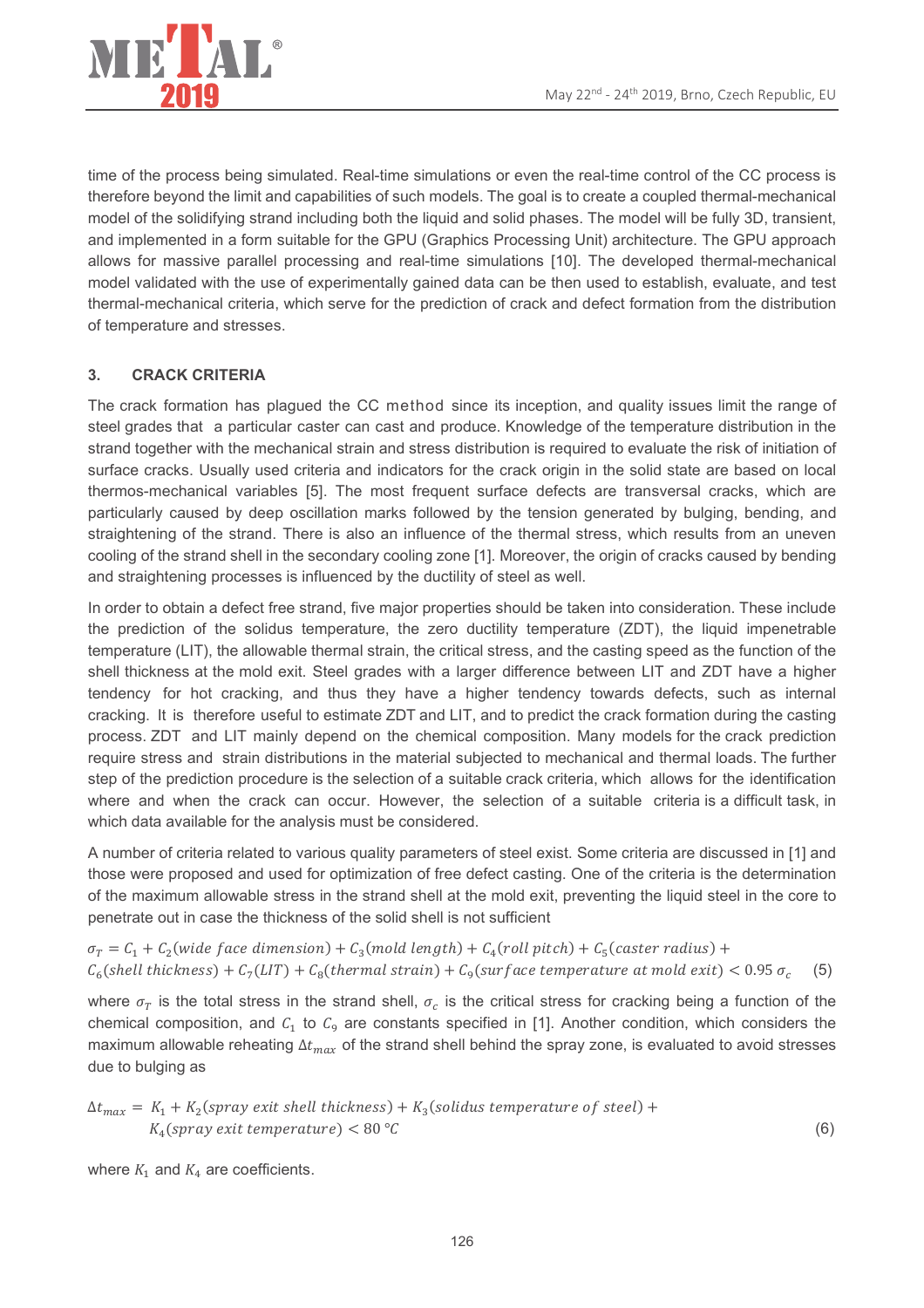

### $\overline{4}$ . OPTIMIZATION OF CONTINUOUS CASTING PROCESS USING CRACK CRITERIA

The identification of free defect casting based on the evaluation of crack criteria is a difficult task. First, the use of thermo-mechanical model and data from a steel plant about the quality are needed to identify suitable crack criteria. The idea of the approach is depicted in Figure 2. Casting parameters can be set up based on the quality reports and used in the calculation of thermal and mechanical distributions. Calculated values are then substituted into the criteria and compared with the quality reports. The criteria optimization consists in obtaining the same quality results in both quality reports and prediction results based on the values of criteria obtained by the model.



Figure 2 Identification of crack criteria

The idea of the regulation/prediction system is shown in Figure 3. The rapid simulation of thermal and mechanical models can be achieved by means of GPU techniques, which provide the fast evaluation of temperature and stress-strain distributions with a subsequent assessment of the strand quality based on the crack criteria. If none of the critical condition is violated, the strand can be considered as a strand without quality issues and can be immediately further processed.



Figure 3 Optimization of the CC process with the use of crack criteria, with a subsequent assessment of the strand quality